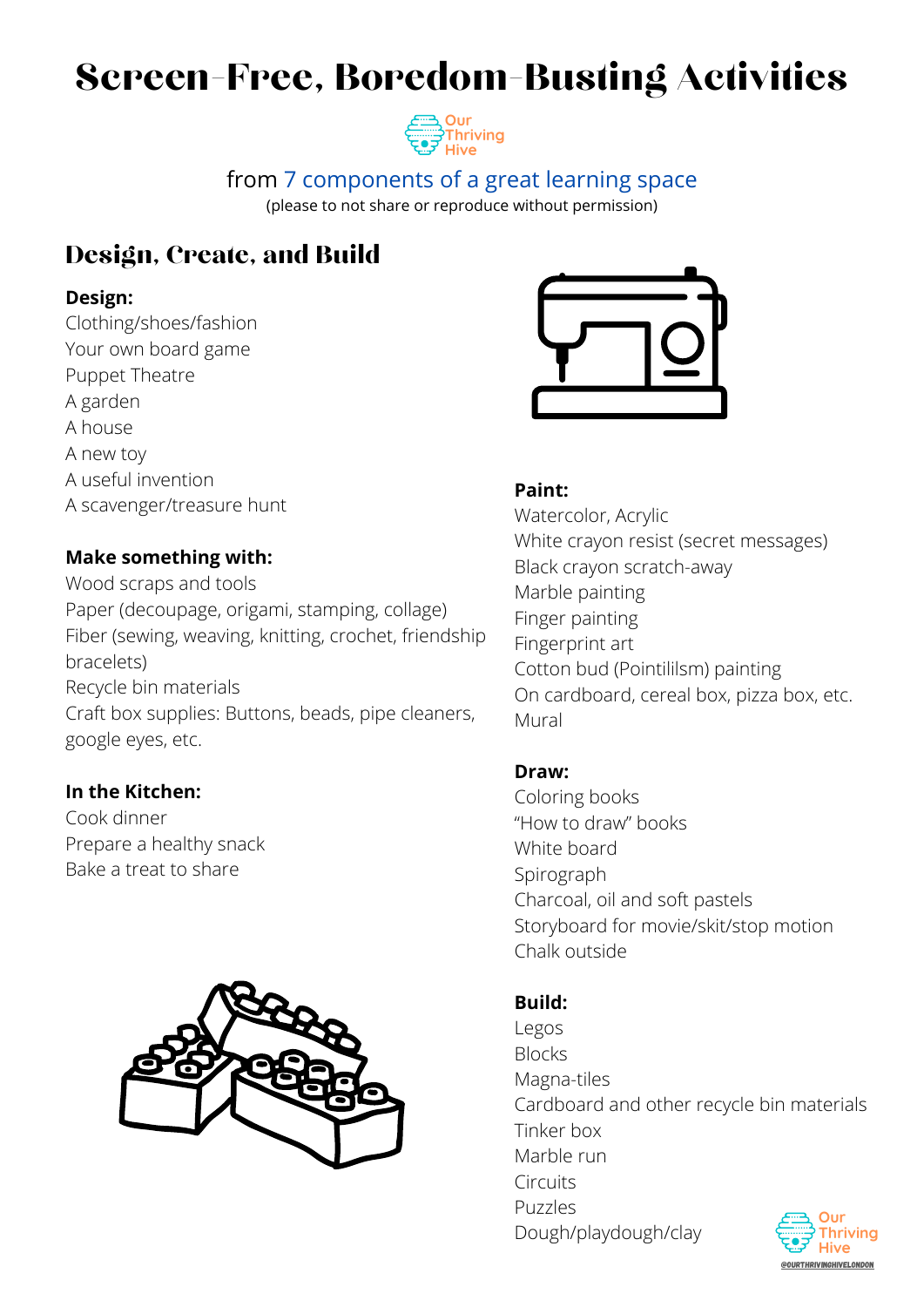# Imagine

Make a doll (wood, pipe cleaners, fabric, etc.) Puppet Show Commercial/Ad Play house, restaurant, kitchen, business, etc. Tea Party Perform a book Dress-up: scarves, dress-up clothes, mom & dad's closet? Story cubes, discs Mud kitchen Cars, trains Face paint/make-up





## Discover & Explore

Leaf Rubbings Snail racing Frog catching Butterfly catching Animal tracks hunting Nature journaling/watercolor

Counting/id birds Microscope/magnifying glass Cloud watching Chemistry set Experiment books Sand play Balance/Scales Magnets



## Play

Board Games Card Games Magic Tricks Darts/Archery Juggle- scarves, bean bags, balls, clubs Create a scavenger hunt Trick shots (Dude Perfect) Puzzles Sudoku White board games Cars, trains Hula hoops Walkie Talkies